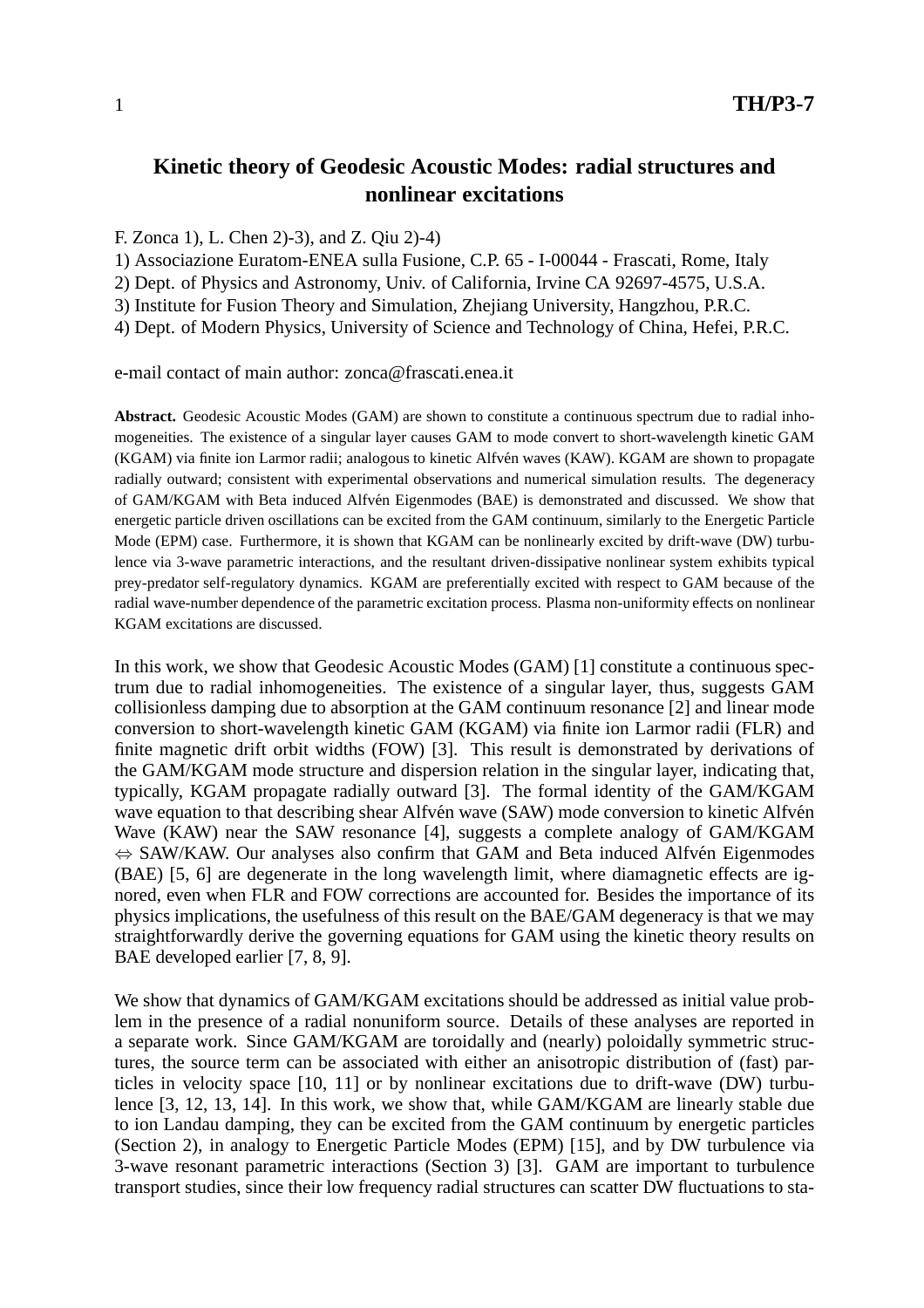ble short-wavelength domain and, thereby, suppress the DW turbulence transport [12, 13]. In addition, the BAE/GAM degeneracy and the possibility of exciting structures with different characteristic scales at the same frequency by a variety of dynamic interactions have a peculiar important role in influencing cross-scale couplings of meso- and micro-scales and thereby long time-scale behaviors in burning plasmas [16, 17].

### **1. GAM radial structures, GAM continuous spectrum and BAE/GAM degeneracy.**

The BAE/GAM degeneracy can be easily demonstrated considering the magnetic flux surface averaged quasineutrality condition for axisymmetric fluctuations (toroidal mode number  $n =$ 0), which reads

$$
\overline{J^{-1}\partial_r(J|\nabla r|^2\delta J_r)} \simeq \partial_r(\overline{\delta J_r}) = 0 \quad , \tag{1}
$$

where  $\delta J_r$  is the fluctuating radial current and  $\overline{(...)}$  denotes magnetic flux surface averaging. Here, we have considered radially localized fluctuations in a general axisymmetric toroidal equilibrium with straight field line flux coordinates  $(r, \theta, \xi)$  and Jacobian  $J^{-1} = \nabla r \times \nabla \theta \cdot \nabla \xi$ . Meanwhile, the equilibrium magnetic field is given by the Clebsch representation,  $\mathbf{B} = \nabla(\xi - \mathbf{B})$  $q\theta$  ×  $\nabla\psi_p$ , with  $q(\psi_p) = \mathbf{B} \cdot \nabla \xi / \mathbf{B} \cdot \nabla \theta = d\psi / d\psi_p$  and  $\psi(\psi_p)$  the toroidal (poloidal) magnetic flux function. Equation (1) describes GAM as well as flute-like SAW, like BAE, near the  $qR_0k_{\parallel} = nq - m = 0$  surface, m being the poloidal mode number and  $R_0$  the torus major radius. At  $k_{\parallel} = 0$  and for  $\omega_*/\omega \rightarrow 0$ , with  $\omega_*$  the diamagnetic frequency, the GAM and BAE dynamics must be identical since, for both fluctuations, the dynamic behavior is dominated by the particle response to the radial electric field, which reflects the particle radial magnetic drifts associated with geodesic curvature [3].

Defining  $\Omega \equiv (\omega/\omega_{ti})$ , with  $\omega_{ti} = v_{ti}/(qR_0)$  the ion transit frequency and  $v_{ti} = (2T_i/m_i)^{1/2}$ , and using Eqs. (12) and (14) of [7], we readily cast Eq. (1) above in the following form:

$$
\partial_r \left( N_0 \Lambda_0^2(\Omega) \partial_r \delta \phi \right) = 0 \quad , \tag{2}
$$

$$
\Lambda_0^2(\Omega) = 1 + \left( q^2 / \Omega \right) \left( F(\Omega) - N^2(\Omega) / D(\Omega) \right) . \tag{3}
$$

Here,  $N_0 = N_0(r)$  is the plasma density, which we assumed the same for electrons and unit charge ions,  $\Lambda_0^2$  is the  $\Lambda^2$  function introduced in [7, 18] evaluated at  $\omega_*/\omega = 0$  and renormalized by a factor  $v_A^2/(qR_0\omega)^2$ , with  $v_A$  the Alfvén speed. Meanwhile,  $F(\Omega) = \Omega(\Omega^2 + 3/2) + (\Omega^4 +$  $\Omega^2+1/2)Z(\Omega),\,N(\Omega)=\Omega+(1/2+\Omega^2)Z(\Omega),\,D(\Omega)=Z(\Omega)+(1+1/\tau)(1/\Omega),\,\tau=T_e/T_i$ and  $Z(\Omega) \equiv \pi^{-1/2} \int_{-\infty}^{\infty} e^{-y^2} / (y - \Omega) dy$  is the plasma dispersion function. Equation (3), based on the results of [7] and on the proof that BAE and GAM spectra are degenerate for  $\omega_*/\omega \rightarrow$ 0 [16, 17, 19], is valid in the  $k_r \rho_i q \ll 1$  limit ( $k_r$  is the radial wave vector and  $\rho_i = v_{ti}/\omega_{ci}$  the ion Larmor radius, with  $\omega_{ci} = (eB)/(m_i c)$  and coincides with the corresponding expressions given by Sugama et al. [20] and by Gao et al. [21] in the  $T_e/T_i = 0$  limit. From Eq. (3), it is readily verified that  $\Lambda_0$  depends on  $T_e(r)$ ,  $T_i(r)$  and  $q(r)$ , which are all functions of the radial position. Equation (2) is similar to that describing the SAW resonance [2] and, thus, demonstrates that GAM constitutes a continuous spectrum described by  $\Lambda_0^2 = 0$ , giving the solution  $\omega = \omega_{GAM}(r)$ . Note that the crucial feature of continuous spectra is not that of a space-dependent frequency: in particular, fluctuations of the (GAM) continuous spectrum consist of singular structures, whose time asymptotic behavior is quasi-exponential [22, 23]  $\propto (1/t) \exp(-i\omega_{GAM}(r)t)$  due to collisionless absorption [24]. The singular nature of the fluctuations is embedded in the corresponding value of  $k_r$ , which increases in time as [25]

$$
k_r \simeq -\left(d\omega_{GAM}(r)/dr\right)t \tag{4}
$$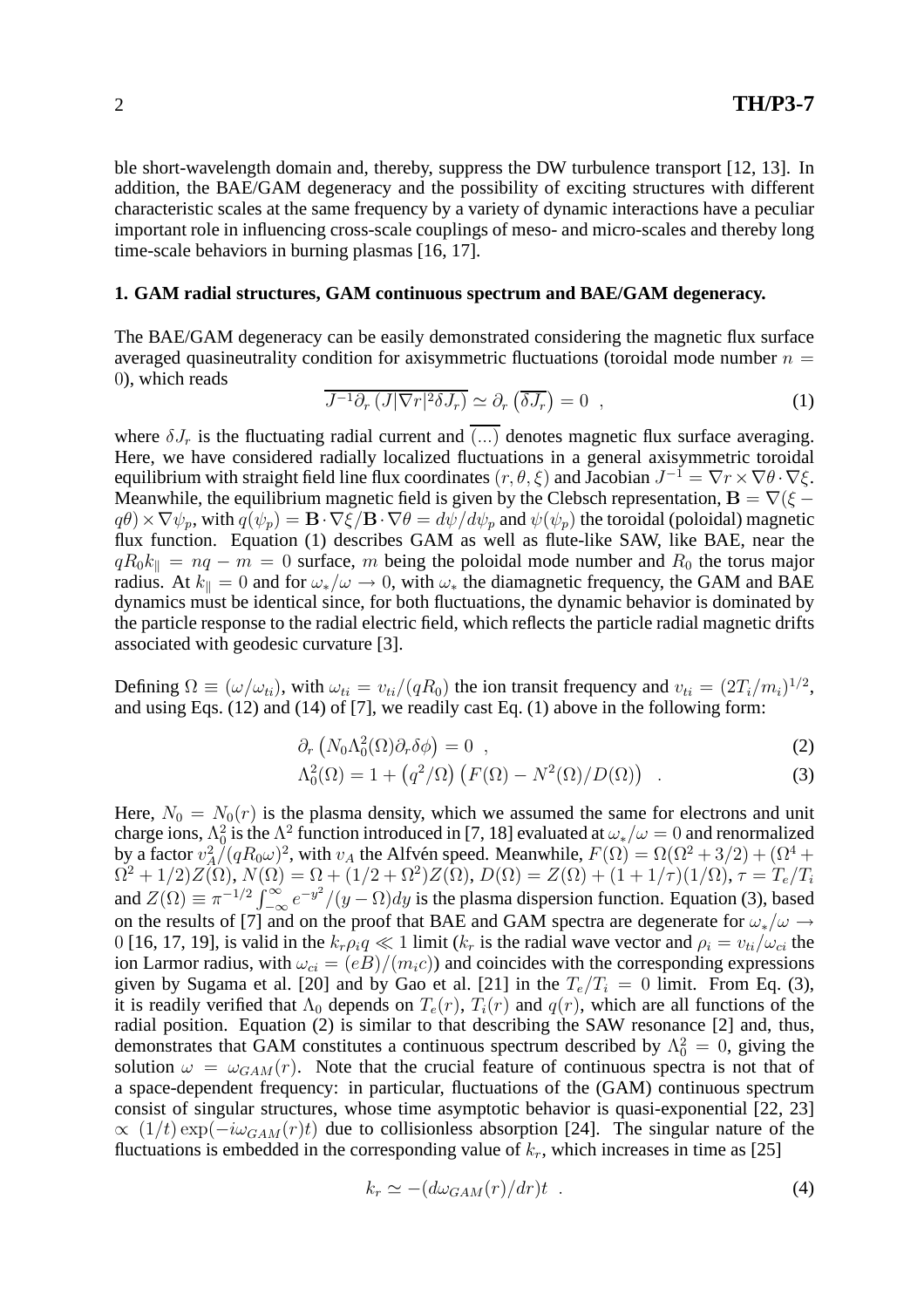Equation (4) can be viewed as a physical manifestation of phase mixing [24] of fluctuations belonging to the GAM continuous spectrum and, as such, it is an observable phenomenon: see e.g. Fig. 4 of Ref. [26] for a visualization of this effect from numerical simulations. Experimentally, when the system is globally perturbed with a broad band frequency spectrum at some initial time, phase mixing as described by Eq. (4) should be visible as radial spreading of the fluctuations belonging to the continuous spectrum with characteristic speed scaling as the phase velocity [27]. When  $k_r \rho_i q \sim 1$  additional phenomena start becoming important as discussed below. The existence of continuous spectra should not be ignored for a correct description of the relevant dynamics. In fact, even when the continuous spectrum is analyzed in kinetic theory, when FLR/FOW effects may be invoked and discretize the continuum description, it is the intrinsic time scale of the process that matters and determines the system behavior, e.g. the inverse mode growth rate  $(\gamma_L^{-1})$  $L^{-1}$ ). This behavior has been demonstrated for EPM, which can be excited from the SAW continuum discretized as a collection of Kinetic Toroidal Alfvén Eigenmodes (KTAE): above the EPM excitation threshold, the cumulative effect of weakly driven KTAE on the EPM corresponds exactly to the continuum damping expression [28], since the discrete KTAE are indistinguishable on a  $\approx \gamma_L^{-1}$  $L^{-1}$  time scale. In Section 2, we demonstrate that this same qualitative behavior is expected with the GAM continuum, from which energetic particles can excite a discrete mode when the drive exceeds continuum damping.

In the long wavelength limit, the GAM/KGAM dielectric function  $\epsilon_q$  is readily derived using BAE/GAM degeneracy and is given in the form [3]

$$
\epsilon_g = b \left[ \Lambda_0^2 - b \left( 3/4 + (q^2/\Omega) S_0(\Omega) \right) \right] , \qquad (5)
$$

where  $b = k_r^2 \rho_i^2$  $i^2/2$ ,  $S_0(\Omega)$  is the function  $S(\Omega)$ , defined in Eq. (B28) of [8] and Eq. (21) of [9], evaluated at  $\omega_*/\omega = 0$ , i.e.

$$
S_0(\Omega) = \frac{q^2}{2\Omega^2} \left[ L(\Omega) - 2L\left(\frac{\Omega}{2}\right) - \frac{2N(\Omega)}{D(\Omega)} \left( H(\Omega) - 2H\left(\frac{\Omega}{2}\right) \right) + \frac{N(\Omega)^2}{D(\Omega)^2} \right]
$$
  
 
$$
\times \left( F - 2F\left(\frac{\Omega}{2}\right) \right) \right] + T(\Omega) - \frac{2N(\Omega)}{D(\Omega)} V(\Omega) + \frac{N(\Omega)^2}{D(\Omega)^2} Z(\Omega) + \frac{q^2}{\Omega^2 D(\Omega/2)}
$$
  
 
$$
\times \left[ F\left(\frac{\Omega}{2}\right) - F(\Omega) - \frac{N(\Omega)}{D(\Omega)} \left( N\left(\frac{\Omega}{2}\right) - N(\Omega) \right) \right]^2 ,
$$
 (6)

with  $L(\Omega) = \Omega^7 + (5/2)\Omega^5 + (19/4)\Omega^3 + (63/8)\Omega + (\Omega^8 + 2\Omega^6 + 3\Omega^4 + 3\Omega^2 + 3/2) Z(\Omega)$ ,  $H(\Omega) = \Omega^5 + 2\Omega^3 + 3\Omega + (\Omega^6 + (3/2)\Omega^4 + (3/2)\Omega^2 + 3/4) Z(\Omega), T(\Omega) = \Omega^3 + (5/2)\Omega +$  $(\Omega^4 + 2\Omega^2 + (3/2))Z(\Omega)$  and  $V(\Omega) = \Omega + (\Omega^2 + 1)Z(\Omega)$ . In the fluid limit,  $|\Omega| = |\omega/\omega_{ti}| \gg$ 1, one readily derives from Eq. (5) [3] the expression given in [29] and confirms that FLR/FOW effects strengthen GAM collisionless dissipation [20].

Since nonlinear excitation favors short KGAM radial wavelengths (see Section 3), we need to relax the  $k_r \rho_i q \ll 1$  assumption in Eqs. (3) to (5) and derive corresponding expressions that are valid at short wavelength. It can be shown that a very compact expression for  $\epsilon_q$  can be derived for for  $1/q^2 \ll k_r \rho_i \ll 1$  [30], i.e.,  $\epsilon_q = \mathbb{R} e \epsilon_q + i \mathbb{I} m \epsilon_q$  with

$$
\mathbb{R}e_{g} = b \left\{ 1 - \left( \frac{7}{4} + \tau \right) \frac{q^{2}}{\Omega^{2}} + b \frac{q^{2}}{\Omega^{2}} \left( \frac{31}{16} + \frac{9}{4} \tau + \tau^{2} \right) - \frac{q^{2}}{\Omega^{4}} \left( \frac{23}{8} + 2\tau + \frac{\tau^{2}}{2} \right) - b \frac{q^{4}}{\Omega^{4}} \left( \frac{747}{32} + \frac{481}{32} \tau + \frac{35}{8} \tau^{2} + \frac{1}{2} \tau^{3} \right) \right\} ,
$$
\n(7)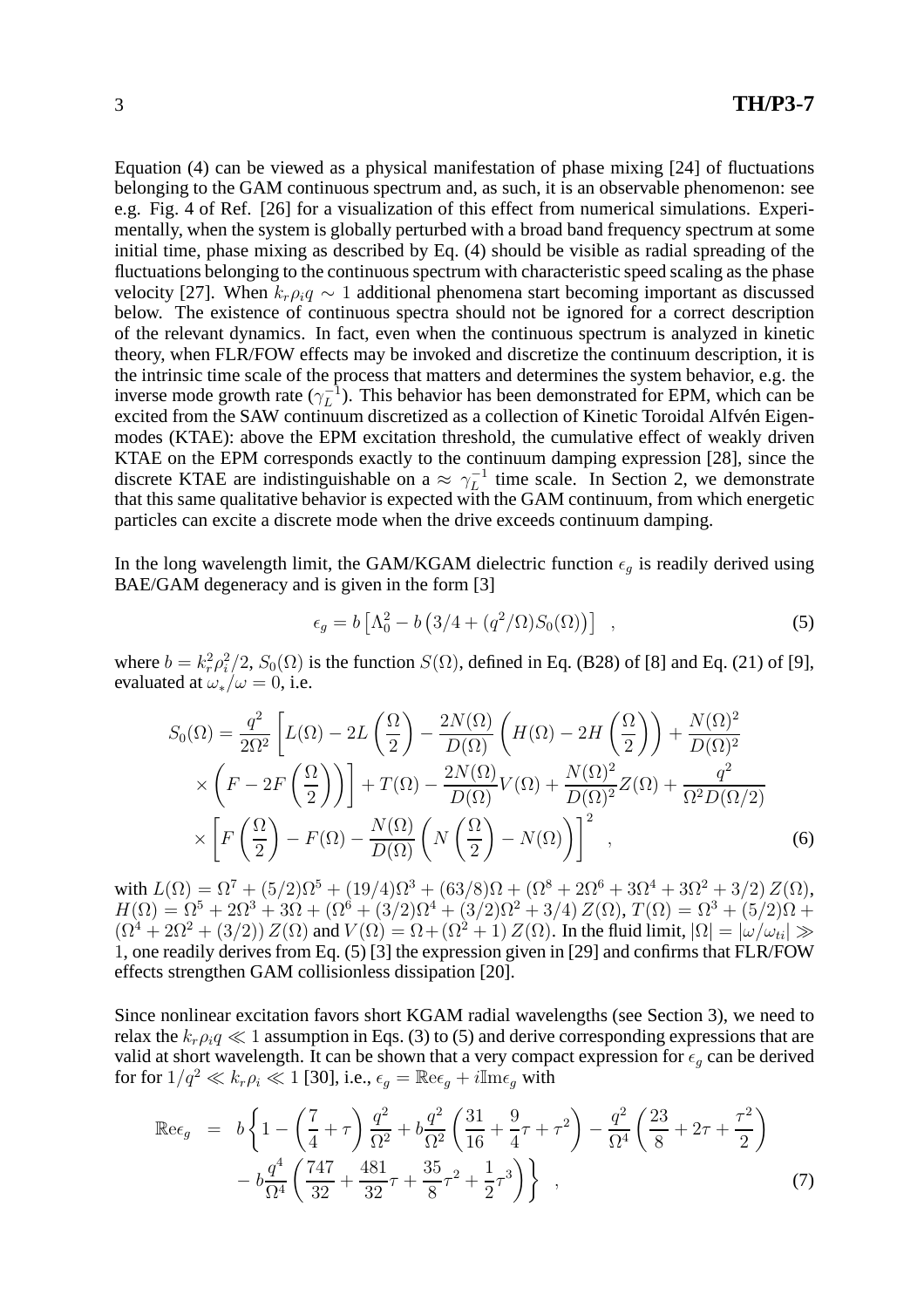$$
\mathbb{I}_{\text{me}_{g}} = \sqrt{2} \frac{\omega}{|\omega|} \exp \{-|\Omega| / (\sqrt{2bq})\} \left[ 1 + \frac{\sqrt{2bq}}{|\Omega|} + \frac{2bq^{2}}{\Omega^{2}} (1 + 5\tau/4 + \tau^{2}) - 2b + \frac{1}{24} \left( \frac{\Omega^{2}}{4b^{2}q^{4}} - \frac{\sqrt{2b}|\Omega|}{b^{2}q^{3}} \right) \right]
$$
\n(8)

With this expression for  $\epsilon_q$ , the GAM/KGAM collisionless damping rates are in excellent agreement with recent TEMPEST numerical simulations [30, 31].

With the formal substitution  $\Lambda_0^2 \to b^{-1} \epsilon_g$ , with  $\epsilon_g$  provided by either Eq. (5) or (7) and (8), the structure of Eq. (2) is identical to that describing SAW mode conversion to KAW near the SAW resonance [4]. Thus, GAM mode conversion to short wavelength KGAM is expected near the singular layer ( $\Lambda_0^2 = 0$ ), with the well-known Airy function behavior for the homogeneous solution of the modified Eq.  $(2)$  [4]. Equations (5) or (7) and (8) also confirm that GAM/KGAM propagate outwards, except for sufficiently low  $T_e/T_i$  at  $q < 2.6$  [3]. The Airy function behavior for the homogeneous solution of Eq. (2), modified by FLR/FOW [4] as prescribed by Eqs. (5) or (7) and (8), does not allow solving for the GAM/KGAM frequency, which remains undetermined until the non-homogeneous problem is solved in the presence of a source term [4]. Global sources that excite the system with a broad band frequency spectrum at some initial time tend to excite the GAM continuum, while a more localized source with a narrow frequency spectrum tends to excite KGAM. The time coherence of the source is therefore an important factor as well, since it introduces some characteristic time and corresponding frequency in GAM/KGAM excitations. The initial value problem of GAM/KGAM excitation in the presence of a radial nonuniform source will be addressed in a separate work. Here, we discuss GAM excitation by energetic particles (Section 2) and by DW turbulence via 3-wave resonant parametric interactions (Section 3).

### **2. GAM excitation by energetic particles and connection with EPM.**

As in the case of the SAW continuum, from which EPM are excited when wave-particle resonant drive exceeds continuum damping, energetic particles can excite modes from the GAM continuum. Energetic particles are readily included into Eq. (1), since it coincides with the flux surface averaged vorticity equation. This, in turn, can be taken in the reduced form of Eq. (13) of Ref. [32], which is appropriate for investigating fast ion excitations of low frequency waves. Combining the flux surface averaged Eq. (13) of Ref. [32] with Eq. (2) of Ref. [3], one has

$$
-\frac{1}{r}\frac{\partial}{\partial r}\left(\frac{\beta_i\Omega^2}{q^2R_0^2}r\Lambda_0^2(\Omega)\frac{\partial}{\partial r}\delta\bar{\phi}\right) = \overline{\left\langle \frac{4\pi e_E}{c^2}J_0(k_\perp\rho_E)\omega\omega_{dE}\delta K_E \right\rangle} \tag{9}
$$

Here, we have separated the flux surface averaged response in the scalar potential fluctuation,  $\delta\phi = \delta\bar{\phi} + \delta\tilde{\phi}$  and  $\beta_i = 8\pi N_0 T_i / B_0^2$ . Subscripts E indicate fast ion quantities, characterized by electric charge  $e_E$ , mass  $m_E$ , Larmor radius  $\rho_E = m_E c v_\perp / (e_E B_0)$  and equilibrium distribution function  $F_{0E}$ . The Bessel function  $J_0(k_{\perp}\rho_E)$  accounts for energetic ions FLR,  $k_{\perp}$  is the perpendicular wave vector,  $\omega_{dE}$  is the energetic particle magnetic drift frequency,  $\omega_{dE} = m_{E}c/(e_{E}B_{0}) (\mathbf{k} \times \mathbf{b}) \cdot \kappa (v_{\perp}^{2}/2 + v_{\parallel}^{2})$  $(\overline{\mathbf{R}}_0)$ ,  $\kappa = \mathbf{b} \cdot \nabla \mathbf{b}$  is the magnetic curvature,  $\mathbf{b} = \mathbf{B_0}/\overline{B_0}$ and the non-adiabatic fast ion response is given by

$$
\left[v_{\parallel}\nabla_{\parallel} - i\left(\omega - \omega_d\right)\right]_E \delta K_E = i\left(\frac{e}{m}\right)_E QF_{0E}J_0(k_{\perp}\rho_E) \left[\left(\delta\phi - \delta\tilde{\psi}\right) + \left(\frac{\omega_d}{\omega}\right)_E \delta\tilde{\psi}\right] \ . \tag{10}
$$

By definition, we have  $QF_{0E} = 2\omega \partial_{v^2} F_{0E} + m_E c/(e_E B_0) (\mathbf{k} \times \mathbf{b}) \cdot \nabla F_{0E}$  and  $\delta \tilde{A}_{\parallel} \equiv -i(c/\omega) \mathbf{b} \cdot$  $\nabla \delta \psi$ , having considered that the flux surface averaged parallel vector potential is negligible for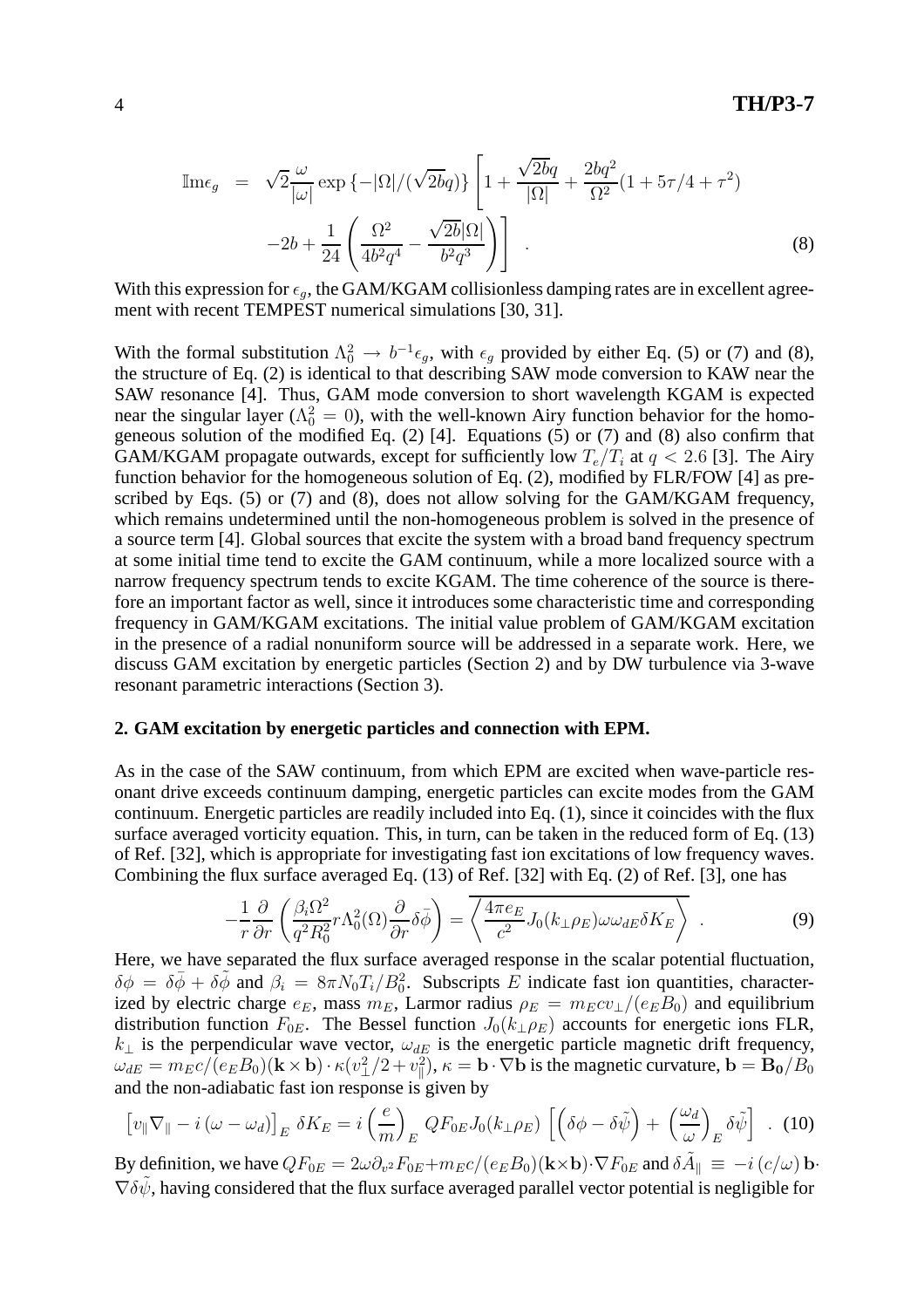GAM. In deriving Eq. (9), terms containing  $\delta\tilde{\psi}$  are negligible in the flux surface averaging. The term on the r.h.s. describes the GAM excitation by energetic particles via geodesic curvature coupling, which requires  $F_{0E}$  velocity space anisotropy since GAM are nearly  $(n, m) = (0, 0)$ toroidally and poloidally symmetric modes, while we dropped the fast ion residual contribution to the polarization current as it is typically negligible [32].

When Eq. (9) is solved as a boundary value problem, global GAM structures can be found [33], that are destabilized by the fast ions [34]. Furthermore, in the small fast ion orbit limit, the r.h.s. of Eq. (9) has the form  $-\partial_r \left( \frac{\beta_i}{q^2} R_0^2 \right) \Delta \Omega_E^2 \partial_r \delta \bar{\phi}$ ; thus, the local GAM continuum frequency [3] is shifted according to  $\Omega^2=\Omega^2_{GAM}+\Delta\Omega^2_{E}$  [35]. This result follows the same idea of [36] for evaluating the effect of energetic ions on the accumulation point of the TAE frequency gap. Generally, however, energetic ion orbits are not small and give negligible contribution in the inertial layer region. Equation  $(9)$  is structurally the same as Eq.  $(23)$  of [37], where it was shown that bound states can be obtained with localized energetic ion radial profiles, which drive the mode where the source term is strongest. For energetic ions localized at  $r_0$ , we assume r.h.s.  $\propto \exp(-(r - r_0)^2/L_E^2) \simeq 1 - (r - r_0)^2/L_E^2$  [37], with  $L_E$  the characteristic scale of the energetic ion radial profile. Summarizing the results of [37], localized solutions (bound states), which are affected by an exponentially small continuum damping, exist if  $|L_C| \gg L_E$  with  $L_C^{-1} = \partial_{r_0} \ln \Lambda_0^2(\Omega_0^2; r_0)$ , where  $\Omega_0$  is the mode frequency and we have explicitly maintained the dependence of  $\Lambda_0$  on r. More detailed discussions of this case and of the analogy [37] with EPM [15] will be given in a separate work. Here, we want to focus on the opposite limit,  $|L_C| \ll L_E$ , when coupling of the mode with the GAM continuum becomes of order unity. Since the mode structure is  $\partial_r \delta \bar{\phi} \simeq C / (r_0 \Lambda_0^2 (\Omega_0^2; r_0)) / (1 + (r - r_0) / L_C)$  in the inertial layer at  $r \simeq r_0$ , one can readily construct the following dispersion relation (variational principle)

$$
\frac{i\pi\beta_i\Omega^2\text{sgn}(\Omega)}{|r_0\partial_{r_0}\Lambda_0^2(\Omega^2;r_0)|} = \delta W_E(\Omega) = q^2(r_0)R_0^2|C|^{-2}\int r dr \delta\bar{\phi}^* \text{RHS}[\text{Eq. (9)}],\qquad(11)
$$

where the l.h.s. represents GAM continuum damping and  $\delta W_E$  plays the role of potential energy due to fast ion contributions in the ideal regions. Equation (11) is the exact counterpart of the EPM dispersion relation [15]. In fact, near marginal stability,

$$
\frac{\gamma}{|\omega_0|} = \left(-\Omega_0 \partial_{\Omega_0} \mathbb{R} e \delta W_E\right)^{-1} \left(\text{sgn}(\Omega_0) \mathbb{I} \text{m} \delta W_E - \frac{\pi \beta_i \Omega_0^2}{|r_0 \partial_{r_0} \Lambda_0^2(\Omega_0^2; r_0)|}\right) ,\qquad (12)
$$

expressing the mode excitation when the mode drive by fast ions exceeds continuum damping. Meanwhile, the real mode frequency is given by  $\mathbb{Re}\delta W_E(\Omega_0) \simeq 0$ , i.e. it is determined by fast ions nonresonant response. For consistency, we must also have  $|L_C| \ll L_E$ , i.e.  $\Lambda_0^2(\Omega^2; r_0)$ must be sufficiently small, otherwise the  $|L_C| \gtrsim L_E$  limit applies. In this way, the mode frequency driven by the localized energetic ion source is not too different from the local GAM continuum frequency [3].

#### **3. GAM/KGAM nonlinear excitation by drift-wave turbulence.**

Here, we follow the approach of Ref. [38] and assume that a pump wave in DW turbulence spectrum (e.g. an ITG mode) is characterized by frequency  $\omega_0$  and wave-vector  $\mathbf{k}_0$ , while the corresponding scalar potential in toroidal geometry is

$$
\delta\phi_0 = A_0 e^{-in_0\xi} \sum_m e^{im\theta - i\omega_0 t} \phi_0 (n_0 q - m) + \text{c.c.} , \qquad (13)
$$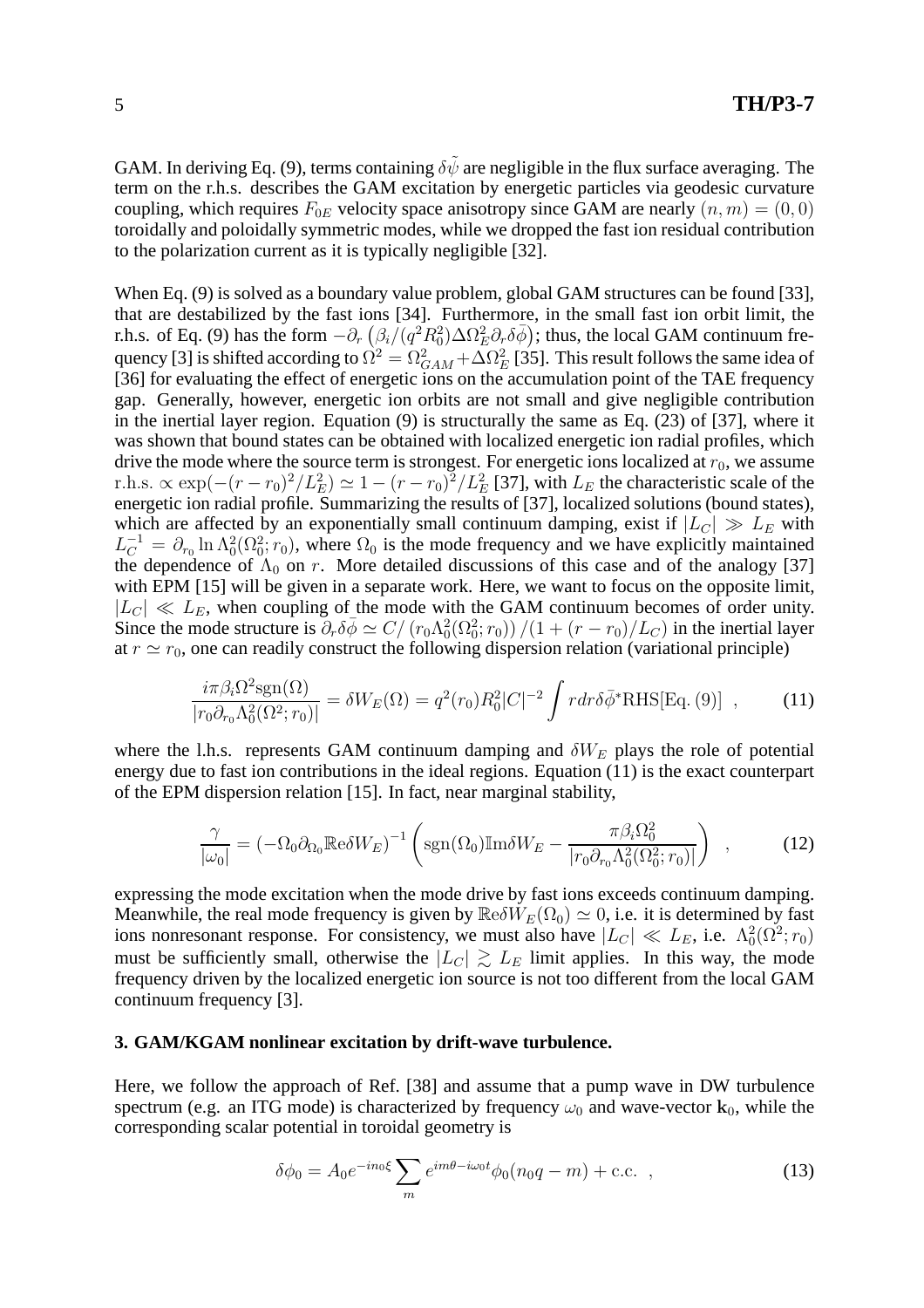where  $A_0$  is the mode amplitude and  $\phi_0(n_0q - m)$  provides the radial structure of the single poloidal harmonics m for fixed toroidal mode number  $n_0$ . It has been recently demonstrated [3] that the pump DW can spontaneously decay into a zonal mode (KGAM), given by  $\delta \phi_r =$  $A_re^{ik_\zeta r-i\omega_\zeta t}$  + c.c. and characterized by  $(\omega_\zeta, \mathbf{k}_\zeta)$ , and a lower-sideband DW (ITG)

$$
\delta\phi_{-} = A_{-}e^{in_{0}\xi + ik_{\zeta}r - i\omega_{-}t} \sum_{m} e^{-im\theta} \phi_{0}^{*}(n_{0}q - m) + \text{c.c.} , \qquad (14)
$$

with  $\omega_-=\omega_{\zeta}-\omega_0^*$  and  $\mathbf{k}_0+\mathbf{k}_-=\mathbf{k}_{\zeta}=\hat{\mathbf{r}}k_{\zeta}$ . Following Ref. [38] and averaging on the fast radial variations  $\propto |\phi_0(n_0q-m)|^2$ , associated with the local structures of the DW poloidal harmonics, the zonal mode evolution equation in the local radial limit becomes [3]

$$
\partial_t \epsilon_g A_\zeta = -(c/2B) \alpha_i k_\theta k_\zeta k_\zeta^2 \rho_i^2 \left\langle \left\langle |\hat{\phi}_0|^2 \right\rangle \right\rangle A_0 A_- \quad , \tag{15}
$$

where [38]  $\alpha_i = \delta P_{\perp i0}/(eN_0\delta\phi_0) + 1$ ,  $\delta P_{\perp i0}$  is the perpendicular ion pressure fluctuation due to the pump DW (ITG) and  $\left\langle \left\langle |\hat{\phi}_0|^2 \right\rangle \right\rangle = \sum_m \int_{m-1/2}^{m+1/2} |\phi_0(n_0q - m)|^2 d(n_0q) = \int_{-\infty}^{+\infty} |\hat{\phi}_0(\eta)|^2 d\eta$ , with  $\hat{\phi}_0(\eta) \equiv (2\pi)^{-1/2} \int_{-\infty}^{+\infty} \exp[i(n_0q - m)\eta] \phi_0(n_0q - m) d(n_0q - m)$ . Given the pump DW (ITG) and the zonal mode (KGAM) and denoting with  $D_$  the sideband dispersion function, the lower-sideband DW (ITG) obeys the same evolution equation discussed in Ref. [38], i.e.

$$
D_{-}A_{-} = (i/\omega_{0})(c/B)k_{\theta}k_{\zeta}(T_{i}/T_{e})A_{\zeta}A_{0}^{*} \t{,} \t(16)
$$

$$
D_{-} \simeq (\partial D_{0r}/\partial \omega_0) \left(\Delta - \omega_{\zeta} - i \gamma_d\right) \quad . \tag{17}
$$

Here,  $D_{0r}$  is the Hermitian part of the DW (ITG) dispersion function,  $\gamma_d$  is the sideband damping,  $\Delta = (k_c^2)$  $(\zeta^2/2)(\partial D_{0r}/\partial \omega_0)^{-1}(\partial^2 D_{0r}/\partial k_{0r}^2) = \omega_0 - \omega_1$  and  $\omega_1$  is the solution of  $D_{0r}(\omega_1, \mathbf{k}_{0\theta} \pm \mathbf{k}_{\zeta}) = 0$  [38]. From Eqs. (15) and (17), the frequency resonance condition for the resonant decay gives

$$
\begin{cases}\n\omega_{\zeta} = \omega_{gr} + i\gamma_{\zeta} \\
\omega_{gr} = \Delta\n\end{cases} (18)
$$

where the real KGAM zonal mode frequency,  $\omega_{gr}$ , is such that  $\epsilon_{gr}(\omega_{gr}) = 0$ . Given Eq. (18), we readily have  $\epsilon_g \simeq (i/\omega_{gr})k_\zeta^2$  $\zeta^2 \rho_i^2$  $i^2(\gamma_{\zeta}+\gamma_g)$ , with  $\gamma_g$  the KGAM damping, and  $D_-\simeq -i(\partial D_{0r}/\partial \omega_0)$  $\times$  ( $\gamma_c + \gamma_d$ ) from Eq. (17). In this way, Eqs. (15) and (16) become, respectively,

$$
(\gamma_{\zeta} + \gamma_g) A_{\zeta} = -(c/2B) \alpha_i k_{\theta} k_{\zeta} \langle \langle |\hat{\Phi}_0|^2 \rangle \rangle A_0 A_-, \qquad (19)
$$

$$
(\gamma_{\zeta} + \gamma_d) A_- = -(c/\omega_0 B)(\partial D_{0r}/\partial \omega_0)^{-1} (T_i/T_e) k_\theta k_\zeta A_\zeta A_0^* . \tag{20}
$$

Denoting  $c_s^2 = T_e/m_i$ ,  $\rho_s^2 = c_s^2$  $\frac{2}{s}/\omega_{ci}^2$  and

$$
\gamma_{RD}^2 = \alpha_i (T_i/T_e)/(2\omega_0)(\partial D_{0r}/\partial \omega_0)^{-1} (k_\theta \rho_s k_\zeta c_s)^2 \left\langle \left\langle |\hat{\Phi}_0|^2 \right\rangle \right\rangle |eA_0/T_e|^2 \quad , \tag{21}
$$

from Eqs. (19) and (20) we readily derive the excitation rate of the KGAM zonal mode,  $\gamma_c$ ,

$$
\left(\gamma_{\zeta} + \gamma_{g}\right)\left(\gamma_{\zeta} + \gamma_{d}\right) = \gamma_{RD}^{2} \tag{22}
$$

At threshold, Eq. (22) gives  $\gamma_{RD,th}^2 = \gamma_g \gamma_d$ , while the wavelength of the KGAM can be estimated from Eq. (18), i.e.  $\omega_{gr} = \Delta \approx \omega_0 (k_\zeta^2)$  $\zeta^2/k_{0r}^2$ ), yielding  $k_\zeta \rho_i \approx |\omega_{gr}/\omega_0|^{1/2} k_{0r} \rho_i$ . The result of Eq. (22) should be compared with the zero-frequency ZF generation rate,  $\Gamma_c$  [38],

$$
(\Gamma_{\zeta} + \nu_{\zeta}) \left( \Delta^2 + (\Gamma_{\zeta} + \gamma_d)^2 \right) = \gamma_M^2 (\Gamma_{\zeta} + \gamma_d) \quad . \tag{23}
$$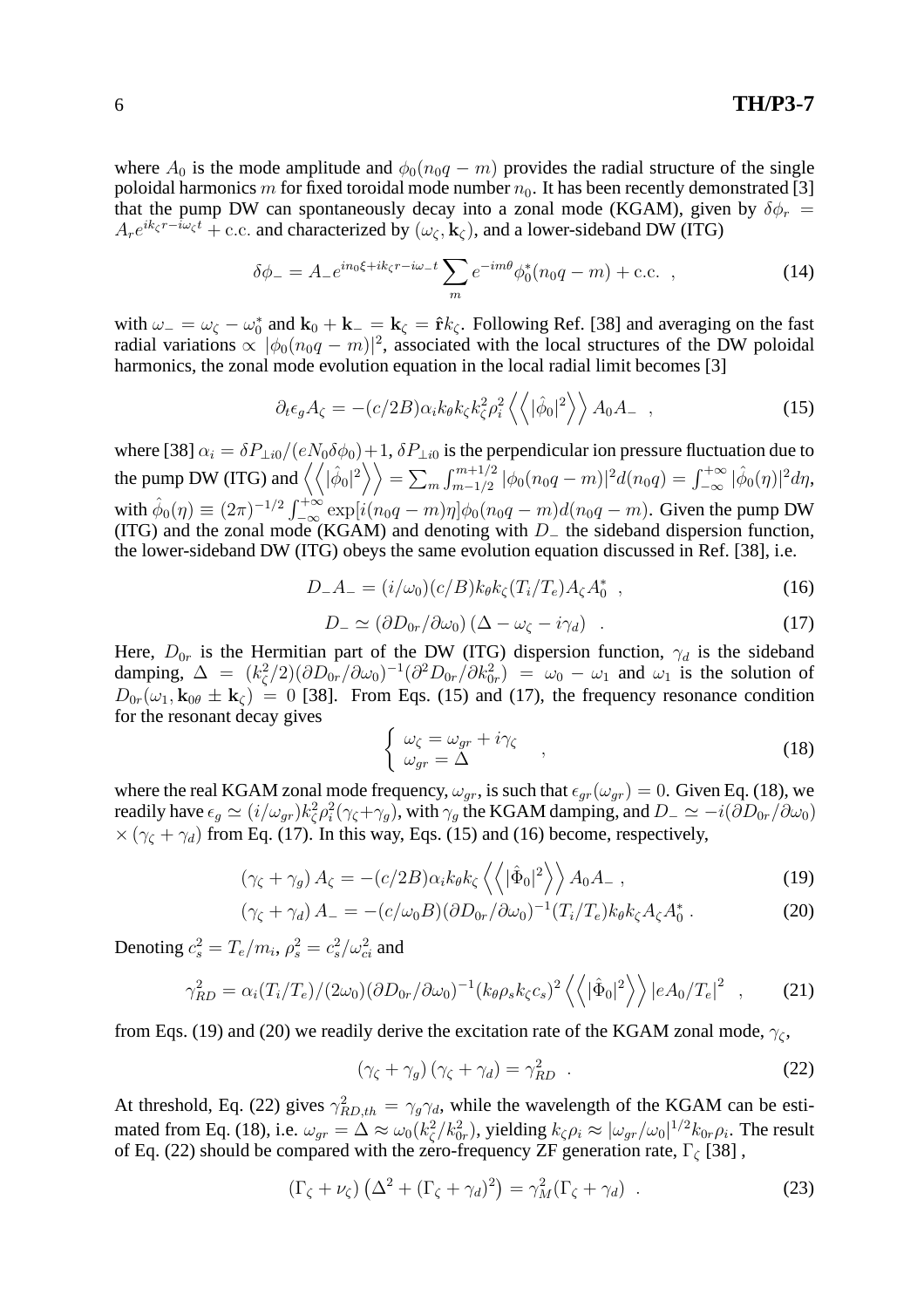Here,  $\nu_c$  is the ZF collisional dissipation rate [39], while [38, 40]

$$
\gamma_M^2 = 2\alpha_i (r/R_0)^{1/2} / (1.6q^2 \omega_0) (T_i/T_e) (\partial D_{0r} / \partial \omega_0)^{-1} (k_\theta \rho_s k_\zeta c_s)^2 \left\langle \left\langle |\hat{\Phi}_0|^2 \right\rangle \right\rangle |eA_0/T_e|^2 \quad . \tag{24}
$$

Significantly above threshold,  $\gamma_{\zeta} \simeq \gamma_{RD}$  and  $\Gamma_{\zeta} \simeq \gamma_M$ . Thus, both  $\gamma_{\zeta}$  and  $\Gamma_{\zeta}$  scale linearly with  $A_0$  and  $k_c$ . That nonlinear excitation favors zonal modes at short radial wavelengths justifies our suggestion that KGAM are preferentially excited by the 3-wave parametric interactions described here. Meanwhile,  $\gamma_M^2/\gamma_{RD}^2 = 4(r/R_0)^{1/2}/(1.6q^2)$ ; i.e. the KGAM and zero-frequency ZF generation rates have similar scalings, so that their relative importance may be ultimately determined by the threshold condition, which for KGAM reads  $\gamma_{RD,th}^2 = \gamma_g \gamma_d$  and was derived above, while for zero-frequency ZF is given by  $\gamma_{M,th}^2 = (\nu_{\zeta}/\gamma_d)(\Delta^2 + \gamma_d^2)$  $_d^2$ ) [38].

Denote  $A_0e^{-i\omega_0t} = a_0(t)e^{-i\omega_0t}$ ,  $A_{-}e^{-i\omega_{-}t} = a_{-}(t)e^{i\omega_0t-i\omega_{gr}t}$  and  $A_{\zeta}e^{-i\omega_{\zeta}t} = a_{\zeta}(t)e^{-i\omega_{gr}t}$ . Since  $\omega_{gr}$  is independent of  $k_c$  in the lowest order, it is obvious to expect that  $k_c$  will have a toroidal mode number dependence via the wave frequency and number matching conditions; thus,  $a_\zeta(t)e^{ik_\zeta r} = \sum_n a_{\zeta n}(t)e^{ik_\zeta n r}$ . Similarly, the KGAM zonal mode damping will reflect the *n* dependence via  $k_{\zeta n}$ , typically increasing with  $k_{\zeta n}\rho_i$ , as suggested by Eq. (8). In this way, we can rewrite the nonlinear dynamic system given by Eqs. (19) and (20) as

$$
\left(\partial_t + \gamma_{gn}\right) a_{\zeta n} = -(c/2B) \alpha_i k_{\theta n} k_{\zeta n} \left\langle \left\langle |\hat{\Phi}_0|^2 \right\rangle \right\rangle a_{0n} a_{-n},\tag{25}
$$

$$
(\partial_t + \gamma_{dn}) a_{-n} = -(c/\omega_{0n}B)(T_i/T_e)(\partial D_{0r}/\partial \omega_{0n})^{-1} k_{\theta n} k_{\zeta n} a_{\zeta n} a_{0n}^*,
$$
 (26)

$$
(\partial_t - \gamma_{0n}) a_{0n} = (c/\omega_{0n}B)(T_i/T_e)(\partial D_{0r}/\partial \omega_{0n})^{-1} k_{\theta n} k_{\zeta n} a_{\zeta n} a_{-n}^*.
$$
 (27)

Here, we have written Eq. (27) following the same derivation used for Eq. (26) and  $\gamma_{0n}$  is the linear growth rate of the pump DW (ITG) with toroidal mode number  $n$ . In addition, we have considered all possible pump DW (ITG) toroidal mode numbers, extending Eqs. (19) and (20). This driven-dissipative system based on 3-wave couplings exhibits limit-cycle behaviors, period-doubling and route to chaos as possible indication of the existence of strange attractors [41]. The 3-wave nonlinear system is characterized by prey-predator self-regulation, where KGAM are preferentially excited with respect to GAM because of the radial wave-vector dependence of the parametric excitation process. In fact, Eqs. (25) to (27) obey the following (plasmon) energy conservation laws

$$
(\partial_t - 2\gamma_{0n}) |a_{0n}|^2 = -(\partial_t + 2\gamma_{dn}) |a_{-n}|^2 , \qquad (28)
$$

$$
(\partial_t - 2\gamma_{0n}) |a_{0n}|^2 = -(2/\omega_{0n}\alpha_i)(T_i/T_e)(\partial D_{0r}/\partial \omega_{0n})^{-1} \langle \langle |\hat{\Phi}_0|^2 \rangle \rangle^{-1} (\partial_t + 2\gamma_{gn}) |a_{\zeta n}|^2 (29)
$$

These general properties are consistent with recent experimental observations on HL-2A [27], which show that electric field and density fluctuation radial envelopes are modulated by GAM via an energy-conserving triad interaction; this is further confirmed by cross- and auto- bicoherence analyses for interactions between GAM and turbulent fluctuations that reflect the resonant nature of GAM-DW nonlinear coupling [27]. In nonuniform plasmas, it can be shown that KGAM growth is limited by finite DW pump width and/or  $k<sub>\zeta</sub>$  mismatch [42].

#### **Acknowledgments**

This work is supported by U.S. D.o.E. Contract DE-AC02-CHO-3073, by the SciDAC Gyrokinetic Simulation of Energetic Particle Turbulence and Transport (GSEP) project and by the Euratom Communities under the contract of Association between EURATOM/ENEA.